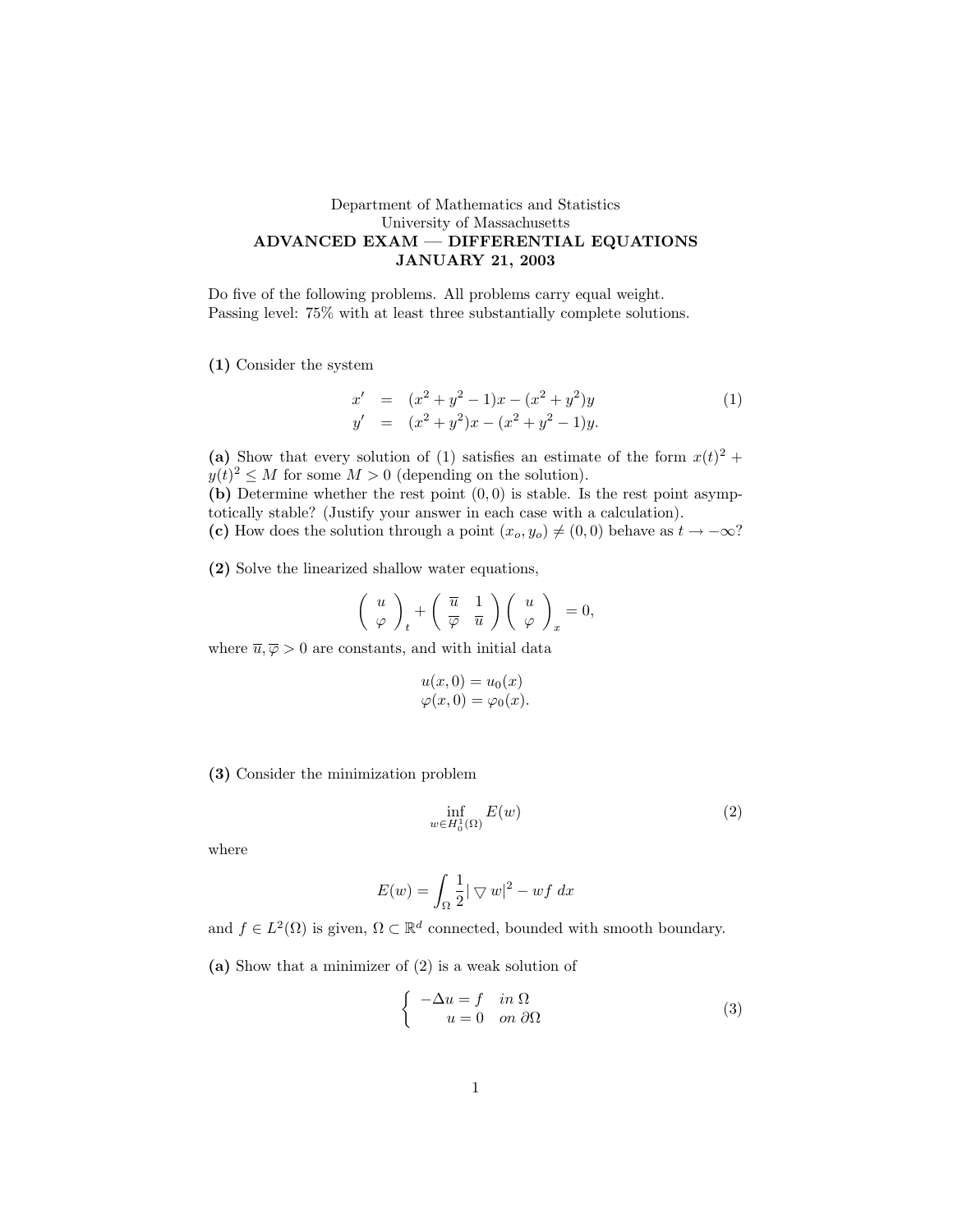(b) Show that if u is a weak solution of  $(3)$  then u is a minimizer of  $(2)$ . (c) Show that (2) has a unique minimizer.

(4) (a) Suppose that  $0 \leq \alpha < 1$ . Calculate an Energy function  $E(u, v)$  such that for each solution  $(u(t), v(t))$  of  $(4)$ 

$$
u' = v v' = -\alpha u + (u^2 - 1)(u - \alpha)
$$
 (4)

 $E(u(t), v(t))$  is constant. Use the energy function to sketch the solution curves for each  $\alpha$  in the range  $0 \leq \alpha < 1$ . Use the behavior of solutions in a neighbohood of the point  $(u, v) = (\alpha, 0)$  to classify the different phase planes into qualitatively similar groups.

(b) Now consider the system

$$
u' = v
$$
  
\n
$$
v' = -\alpha u + (u^2 - 1)(u - \alpha)
$$
  
\n
$$
\alpha' = -100\alpha
$$
\n(5)

Find the *possible*  $\omega$  limit sets of an orbit through a point  $(u_0, v_0, \alpha_o)$ .

(5) Prove that if  $u \in H^s(\mathbb{R}^2)$  and  $s > 1$ , then

$$
\max_{x \in \mathbb{R}^2} |u(x)| \le C ||u||_s
$$

where  $C$  is independent of  $u$ .

(6)(a) Prove that the largest eigenvalue  $\lambda_1$  of the operator  $Lu = \Delta u + a(x)u$  on the space  $H_0^1(\Omega)$ , where  $\Omega$  is a bounded domain in  $\mathbb{R}^n$  with smooth boundary, satisfies the equality

$$
\lambda_1=\max_{u\in H^1_0(\Omega)}Q[u]
$$

where  $a(x)$  is a given continuous function on  $\overline{\Omega}$  and

$$
Q[u] = \frac{\int_{\Omega} (-|\nabla u(x)|^2 + a(x)u(x)^2) dx}{\int_{\Omega} u(x)^2 dx}.
$$

(b) Suppose that  $n=1$  and that  $a(x) = \frac{2}{\pi} \arctan x$ . Find  $L_* > 0$  and find a function  $u_* \in H_0^1(-L_*, L_*)$  so that  $Q[u_*] > 0$  when  $L = L_*$ .